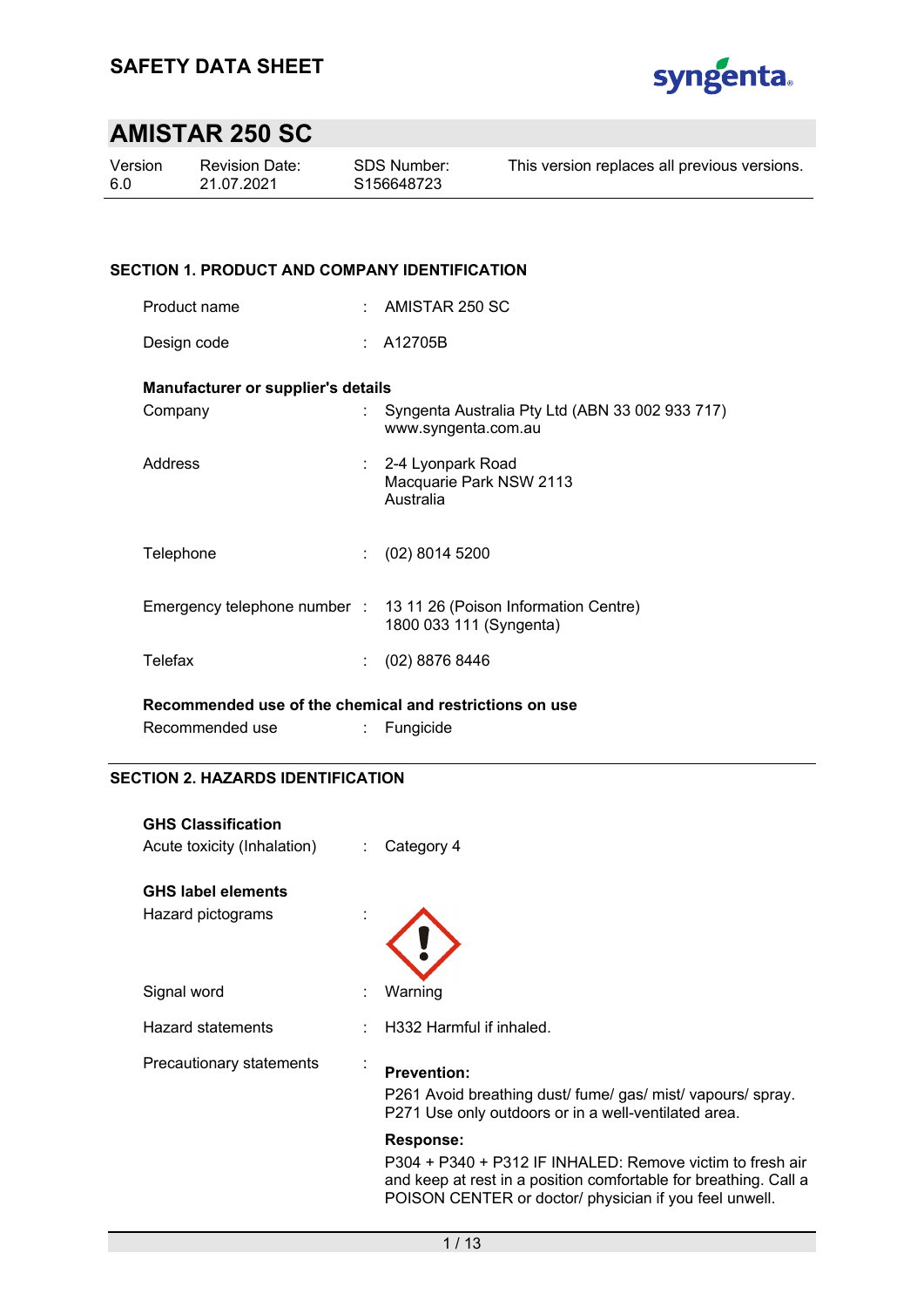

Version 6.0

Revision Date: 21.07.2021

This version replaces all previous versions.

### **Other hazards which do not result in classification**

None known.

### **SECTION 3. COMPOSITION/INFORMATION ON INGREDIENTS**

Substance / Mixture : Mixture

**Components** 

| Chemical name                                                                                                          | CAS-No.       | Concentration (% w/w) |
|------------------------------------------------------------------------------------------------------------------------|---------------|-----------------------|
| azoxystrobin (ISO)                                                                                                     | 131860-33-8   | $>= 10 - 30$          |
| C16-18 alcohols, ethoxylated                                                                                           | 68439-49-6    | $>= 10 - 30$          |
| propane-1,2-diol                                                                                                       | $57 - 55 - 6$ | < 10                  |
| naphthalenesulfonic acid, dimethyl-, polymer<br>with formaldehyde and methylnaphthalenesul-<br>fonic acid, sodium salt | 9084-06-4     | < 10                  |

### **SECTION 4. FIRST AID MEASURES**

| General advice                                                    | Have the product container, label or Safety Data Sheet with<br>you when calling the emergency number, a poison control<br>center or physician, or going for treatment.                                                                                       |
|-------------------------------------------------------------------|--------------------------------------------------------------------------------------------------------------------------------------------------------------------------------------------------------------------------------------------------------------|
| If inhaled                                                        | Move the victim to fresh air.<br>If breathing is irregular or stopped, administer artificial respira-<br>tion.<br>Keep patient warm and at rest.                                                                                                             |
| In case of skin contact                                           | Call a physician or poison control centre immediately.<br>Take off all contaminated clothing immediately.<br>÷.<br>Wash off immediately with plenty of water.<br>If skin irritation persists, call a physician.<br>Wash contaminated clothing before re-use. |
| In case of eye contact                                            | Rinse immediately with plenty of water, also under the eyelids,<br>for at least 15 minutes.<br>Remove contact lenses.<br>Immediate medical attention is required.                                                                                            |
| If swallowed                                                      | If swallowed, seek medical advice immediately and show this<br>container or label.<br>Do NOT induce vomiting.                                                                                                                                                |
| Most important symptoms<br>and effects, both acute and<br>delayed | Nonspecific<br>t.<br>No symptoms known or expected.                                                                                                                                                                                                          |
| Notes to physician                                                | There is no specific antidote available.<br>Treat symptomatically.                                                                                                                                                                                           |

#### **SECTION 5. FIREFIGHTING MEASURES**

| Suitable extinguishing media | Extinguishing media - small fires<br>Use water spray, alcohol-resistant foam, dry chemical or car-<br>bon dioxide.<br>Extinguishing media - large fires<br>Alcohol-resistant foam |
|------------------------------|-----------------------------------------------------------------------------------------------------------------------------------------------------------------------------------|
|                              |                                                                                                                                                                                   |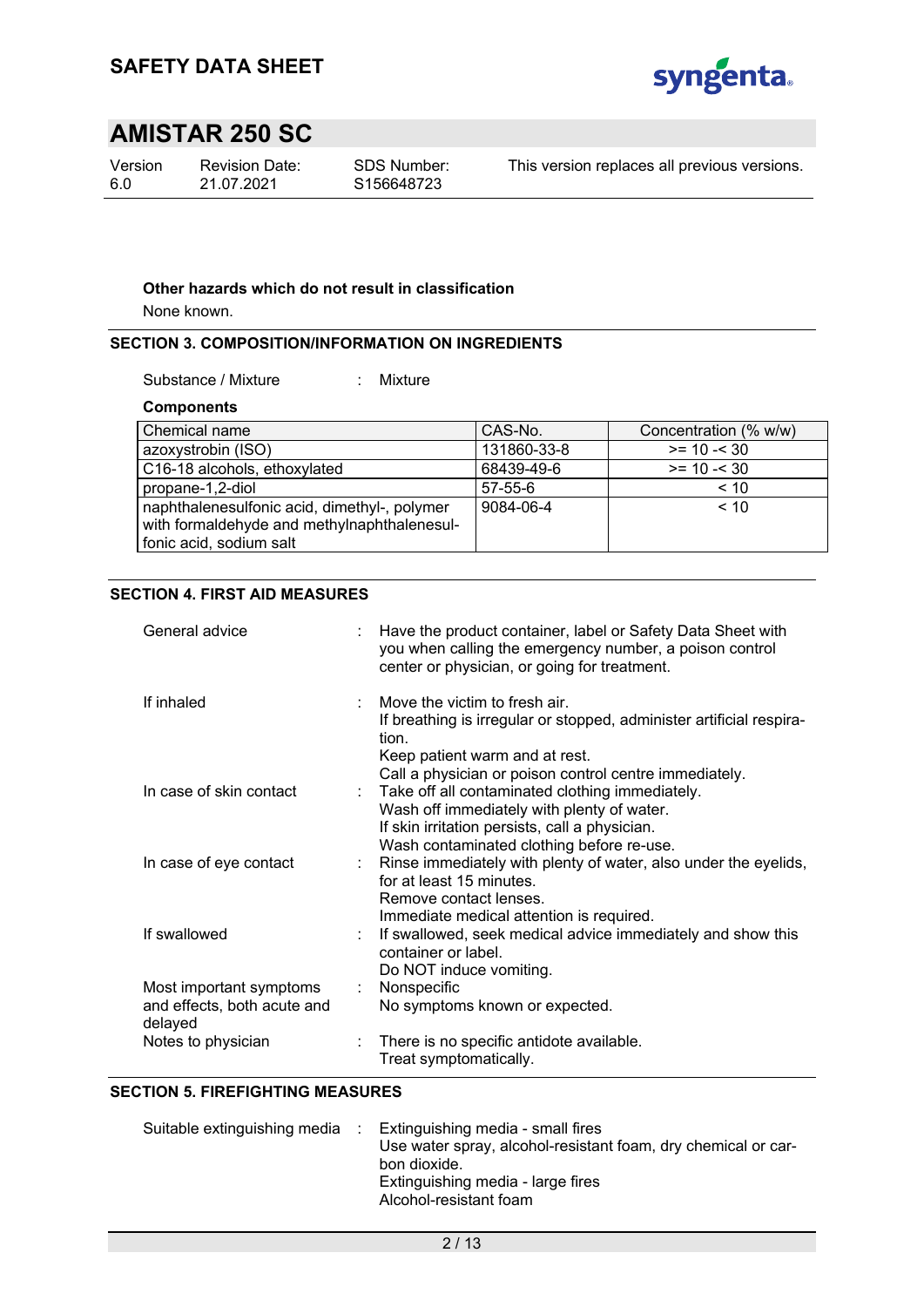

| Version | <b>Revision Date:</b> | SDS Number: | This version replaces all previous versions. |
|---------|-----------------------|-------------|----------------------------------------------|
| 6.0     | 21.07.2021            | S156648723  |                                              |
|         |                       |             |                                              |

| Unsuitable extinguishing<br>media<br>Specific hazards during fire-<br>fighting |    | or<br>Water spray<br>: Do not use a solid water stream as it may scatter and spread<br>fire.<br>As the product contains combustible organic components, fire<br>will produce dense black smoke containing hazardous prod-<br>ucts of combustion (see section 10).<br>Exposure to decomposition products may be a hazard to<br>health. |
|--------------------------------------------------------------------------------|----|---------------------------------------------------------------------------------------------------------------------------------------------------------------------------------------------------------------------------------------------------------------------------------------------------------------------------------------|
| Specific extinguishing meth-<br>ods                                            | ÷. | Do not allow run-off from fire fighting to enter drains or water<br>courses.                                                                                                                                                                                                                                                          |
|                                                                                |    | Cool closed containers exposed to fire with water spray.                                                                                                                                                                                                                                                                              |
| Special protective equipment :                                                 |    | Wear full protective clothing and self-contained breathing ap-                                                                                                                                                                                                                                                                        |
| for firefighters                                                               |    | paratus.                                                                                                                                                                                                                                                                                                                              |
| Hazchem Code                                                                   |    | $\cdot$ 3Z                                                                                                                                                                                                                                                                                                                            |

### **SECTION 6. ACCIDENTAL RELEASE MEASURES**

| tive equipment and emer-<br>gency procedures             | Personal precautions, protec-: Refer to protective measures listed in sections 7 and 8.                                                                                                                                                                                                                                                                                              |
|----------------------------------------------------------|--------------------------------------------------------------------------------------------------------------------------------------------------------------------------------------------------------------------------------------------------------------------------------------------------------------------------------------------------------------------------------------|
| Environmental precautions                                | $\therefore$ Prevent further leakage or spillage if safe to do so.<br>Do not flush into surface water or sanitary sewer system.<br>If the product contaminates rivers and lakes or drains inform<br>respective authorities.                                                                                                                                                          |
| Methods and materials for<br>containment and cleaning up | : Contain spillage, and then collect with non-combustible ab-<br>sorbent material, (e.g. sand, earth, diatomaceous earth, ver-<br>miculite) and place in container for disposal according to local<br>/ national regulations (see section 13).<br>Clean contaminated surface thoroughly.<br>Clean with detergents. Avoid solvents.<br>Retain and dispose of contaminated wash water. |

### **SECTION 7. HANDLING AND STORAGE**

| Advice on safe handling                       | No special protective measures against fire required.<br>Avoid contact with skin and eyes.<br>When using do not eat, drink or smoke.<br>For personal protection see section 8.                                        |
|-----------------------------------------------|-----------------------------------------------------------------------------------------------------------------------------------------------------------------------------------------------------------------------|
| Conditions for safe storage                   | No special storage conditions required.<br>Keep containers tightly closed in a dry, cool and well-<br>ventilated place.<br>Keep out of the reach of children.<br>Keep away from food, drink and animal feedingstuffs. |
| Further information on stor-<br>age stability | Physically and chemically stable for at least 2 years when<br>stored in the original unopened sales container at ambient<br>temperatures.                                                                             |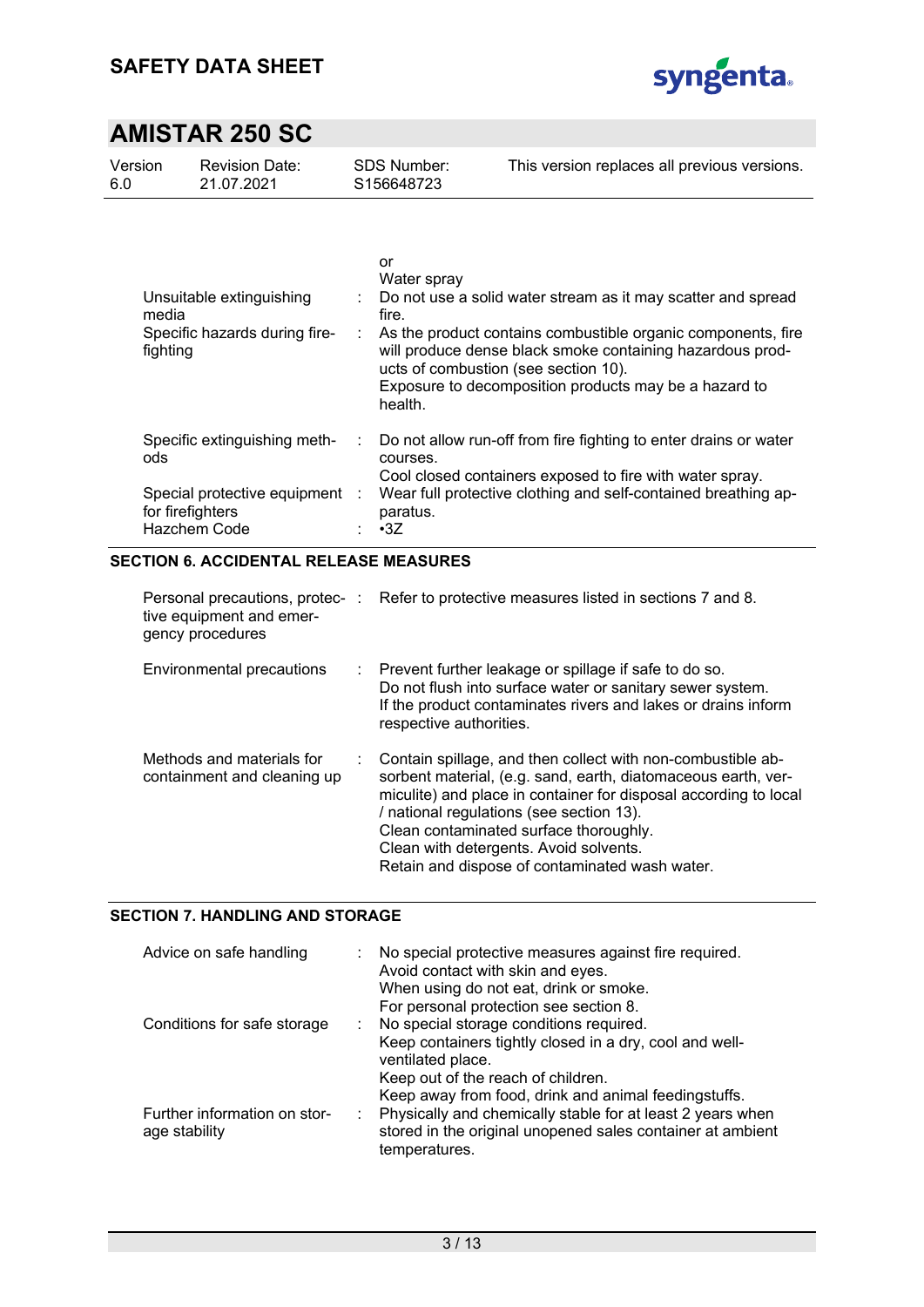

Version 6.0

Revision Date: 21.07.2021

This version replaces all previous versions.

## **SECTION 8. EXPOSURE CONTROLS/PERSONAL PROTECTION**

### **Components with workplace control parameters**

| Components                                            | CAS-No.                                                                                                                                                                                                                                                                                                                                                                                                                                                                                | Value type<br>(Form of<br>exposure)                                                                                                 | Control parame-<br>ters / Permissible<br>concentration                                                                                                                                                                  | Basis    |  |  |  |
|-------------------------------------------------------|----------------------------------------------------------------------------------------------------------------------------------------------------------------------------------------------------------------------------------------------------------------------------------------------------------------------------------------------------------------------------------------------------------------------------------------------------------------------------------------|-------------------------------------------------------------------------------------------------------------------------------------|-------------------------------------------------------------------------------------------------------------------------------------------------------------------------------------------------------------------------|----------|--|--|--|
| azoxystrobin (ISO)                                    | 131860-33-8                                                                                                                                                                                                                                                                                                                                                                                                                                                                            | <b>TWA</b>                                                                                                                          | $4$ mg/m $3$                                                                                                                                                                                                            | Syngenta |  |  |  |
| propane-1,2-diol                                      | 57-55-6                                                                                                                                                                                                                                                                                                                                                                                                                                                                                | TWA (partic-<br>ulate)                                                                                                              | $10$ mg/m $3$                                                                                                                                                                                                           | AU OEL   |  |  |  |
|                                                       |                                                                                                                                                                                                                                                                                                                                                                                                                                                                                        | <b>TWA (Total</b><br>(vapour and<br>particles))                                                                                     | 150 ppm<br>474 mg/m3                                                                                                                                                                                                    | AU OEL   |  |  |  |
| <b>Engineering measures</b>                           |                                                                                                                                                                                                                                                                                                                                                                                                                                                                                        | CONSULT THE PRODUCT LABEL.                                                                                                          | THE FOLLOWING RECOMMENDATIONS FOR EXPOSURE<br>CONTROLS/PERSONAL PROTECTION ARE INTENDED<br>FOR THE MANUFACTURE, FORMULATION AND<br>PACKAGING OF THE PRODUCT. FOR COMMERCIAL<br>APPLICATIONS AND/OR ON-FARM APPLICATIONS |          |  |  |  |
|                                                       | Containment and/or segregation is the most reliable technical<br>protection measure if exposure cannot be eliminated.                                                                                                                                                                                                                                                                                                                                                                  |                                                                                                                                     |                                                                                                                                                                                                                         |          |  |  |  |
|                                                       | The extent of these protection measures depends on the<br>actual risks in use.                                                                                                                                                                                                                                                                                                                                                                                                         |                                                                                                                                     |                                                                                                                                                                                                                         |          |  |  |  |
|                                                       | Maintain air concentrations below occupational exposure<br>standards.<br>Where necessary, seek additional occupational hygiene ad-<br>vice.                                                                                                                                                                                                                                                                                                                                            |                                                                                                                                     |                                                                                                                                                                                                                         |          |  |  |  |
| Personal protective equipment                         |                                                                                                                                                                                                                                                                                                                                                                                                                                                                                        |                                                                                                                                     |                                                                                                                                                                                                                         |          |  |  |  |
| Respiratory protection                                | When workers are facing concentrations above the exposure<br>limit they must use appropriate certified respirators.<br>Suitable respiratory equipment:<br>Respirator with a half face mask<br>The filter class for the respirator must be suitable for the max-<br>imum expected contaminant concentration<br>(gas/vapour/aerosol/particulates) that may arise when han-<br>dling the product. If this concentration is exceeded, self-<br>contained breathing apparatus must be used. |                                                                                                                                     |                                                                                                                                                                                                                         |          |  |  |  |
| Hand protection                                       |                                                                                                                                                                                                                                                                                                                                                                                                                                                                                        |                                                                                                                                     |                                                                                                                                                                                                                         |          |  |  |  |
| Remarks<br>Eye protection<br>Skin and body protection | requirements.                                                                                                                                                                                                                                                                                                                                                                                                                                                                          | No special protective equipment required.<br>No special protective equipment required.<br>No special protective equipment required. | Select skin and body protection based on the physical job                                                                                                                                                               |          |  |  |  |
| Protective measures                                   |                                                                                                                                                                                                                                                                                                                                                                                                                                                                                        |                                                                                                                                     | The use of technical measures should always have priority<br>over the use of personal protective equipment.                                                                                                             |          |  |  |  |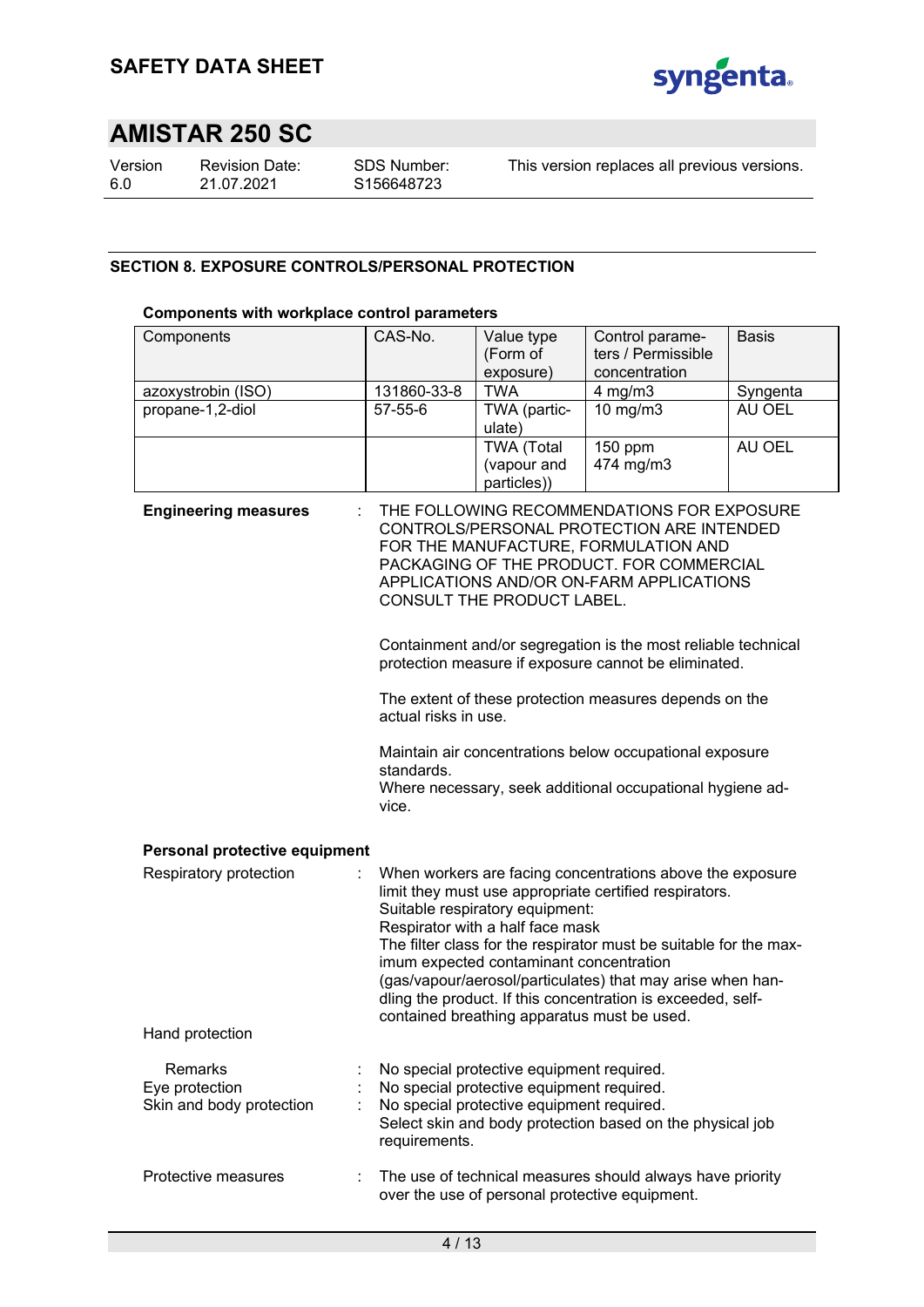

| Version<br>6.0 | <b>Revision Date:</b><br>21.07.2021                 |   | <b>SDS Number:</b><br>S156648723  | This version replaces all previous versions.              |
|----------------|-----------------------------------------------------|---|-----------------------------------|-----------------------------------------------------------|
|                |                                                     |   |                                   |                                                           |
|                |                                                     |   | priate professional advice.       | When selecting personal protective equipment, seek appro- |
|                |                                                     |   | national standards                | Personal protective equipment should comply with relevant |
|                | <b>SECTION 9. PHYSICAL AND CHEMICAL PROPERTIES</b>  |   |                                   |                                                           |
|                | Appearance                                          | t | liquid                            |                                                           |
|                | Colour                                              |   | off-white to yellow-orange        |                                                           |
|                | Odour                                               |   | odourless                         |                                                           |
|                | <b>Odour Threshold</b>                              |   | No data available                 |                                                           |
| pH             |                                                     | ÷ | $6 - 8$<br>Concentration: 1 % w/v |                                                           |
|                | Melting point/range                                 |   | No data available                 |                                                           |
|                | Boiling point/boiling range                         | ÷ | No data available                 |                                                           |
|                | Flash point                                         |   | does not flash                    | Method: Pensky-Martens closed cup                         |
|                | Evaporation rate                                    |   | No data available                 |                                                           |
|                | Flammability (solid, gas)                           | ÷ | No data available                 |                                                           |
|                | Upper explosion limit / Upper<br>flammability limit | ÷ | No data available                 |                                                           |
|                | Lower explosion limit / Lower<br>flammability limit | ÷ | No data available                 |                                                           |
|                | Vapour pressure                                     |   | No data available                 |                                                           |
|                | Relative vapour density                             |   | No data available                 |                                                           |
|                | Density                                             |   | $1.1$ g/cm $3$                    |                                                           |
|                | Solubility(ies)<br>Water solubility                 |   | No data available                 |                                                           |
|                | Solubility in other solvents                        | ÷ | No data available                 |                                                           |
|                | Partition coefficient: n-                           |   | No data available                 |                                                           |
|                | octanol/water<br>Auto-ignition temperature          | ÷ | 475 °C                            |                                                           |
|                | Decomposition temperature                           |   | No data available                 |                                                           |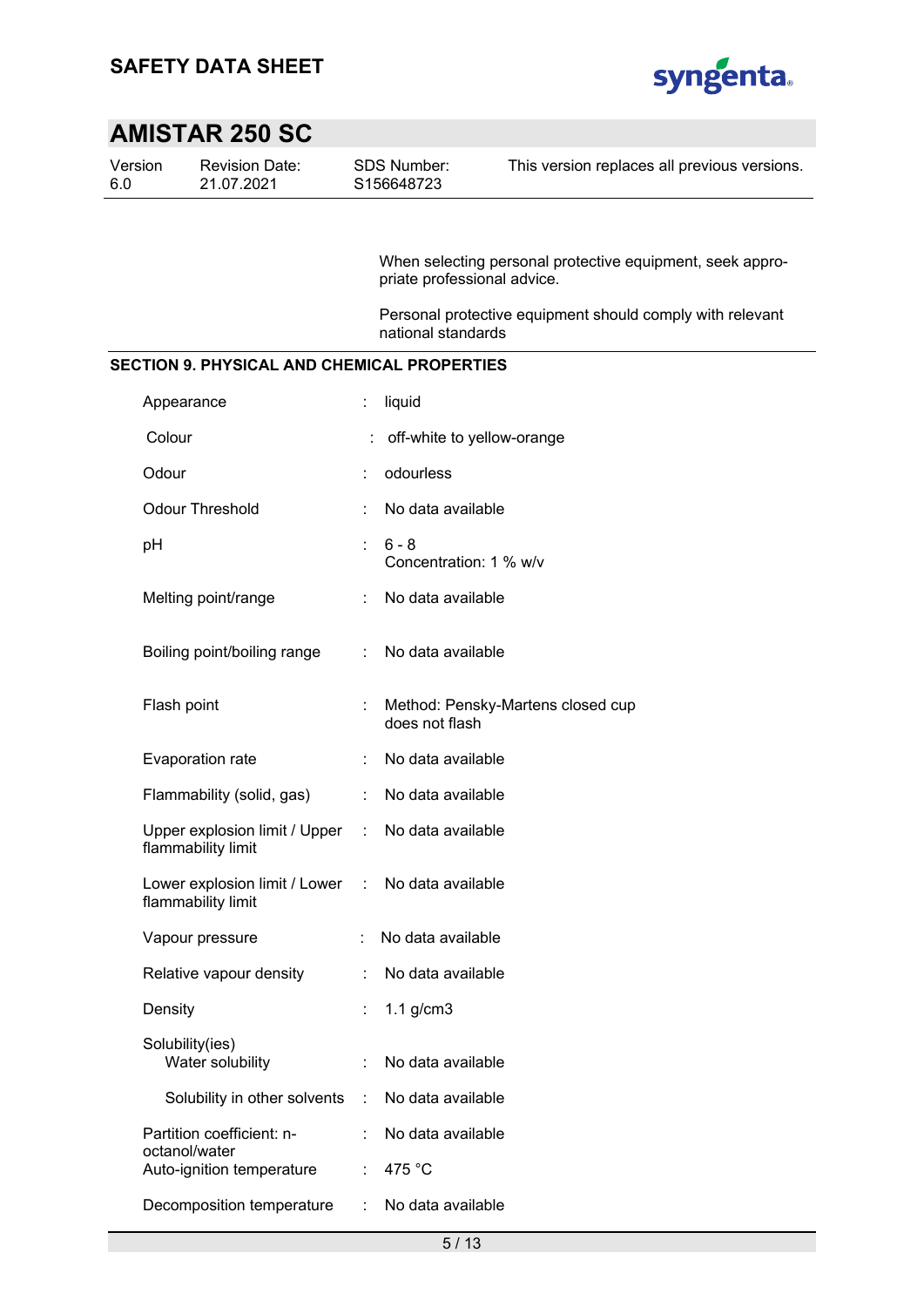

| Version<br>6.0 | <b>Revision Date:</b><br>21.07.2021 |   | <b>SDS Number:</b><br>S <sub>156648723</sub> | This version replaces all previous versions.             |
|----------------|-------------------------------------|---|----------------------------------------------|----------------------------------------------------------|
|                |                                     |   |                                              |                                                          |
|                | Viscosity<br>Viscosity, dynamic     |   | : 76.0 - 427 mPa.s (40 °C)                   |                                                          |
|                |                                     |   | 117 - 541 mPa.s (20 °C)                      |                                                          |
|                | Viscosity, kinematic                | ÷ | No data available                            |                                                          |
|                | Explosive properties                |   | Not explosive                                |                                                          |
|                | Oxidizing properties                | ÷ |                                              | The substance or mixture is not classified as oxidizing. |
|                | Surface tension                     |   | : $32.0 \text{ mN/m}$ , 20 °C                |                                                          |
|                | Particle size                       | ٠ | No data available                            |                                                          |

## **SECTION 10. STABILITY AND REACTIVITY**

| Reactivity              | : None reasonably foreseeable.                                                               |
|-------------------------|----------------------------------------------------------------------------------------------|
| Chemical stability      | : Stable under normal conditions.                                                            |
|                         | Possibility of hazardous reac- : No dangerous reaction known under conditions of normal use. |
| tions                   |                                                                                              |
| Conditions to avoid     | : No decomposition if used as directed.                                                      |
| Incompatible materials  | : None known.                                                                                |
| Hazardous decomposition | : No hazardous decomposition products are known.                                             |
| products                |                                                                                              |

### **SECTION 11. TOXICOLOGICAL INFORMATION**

| Exposure routes           | Ingestion<br>Inhalation<br>Skin contact<br>Eye contact                                                                                                                  |
|---------------------------|-------------------------------------------------------------------------------------------------------------------------------------------------------------------------|
| <b>Acute toxicity</b>     |                                                                                                                                                                         |
| <b>Product:</b>           |                                                                                                                                                                         |
| Acute oral toxicity       | : LD50 (Rat, male and female): $>$ 2,000 mg/kg<br>Assessment: The substance or mixture has no acute oral tox-<br>icity<br>Remarks: Based on data from similar materials |
| Acute inhalation toxicity | $\therefore$ Acute toxicity estimate: 3.08 mg/l<br>Exposure time: 4 h<br>Test atmosphere: dust/mist<br>Method: Calculation method                                       |
| Acute dermal toxicity     | : LD50 (Rat, male and female): $>$ 2,000 mg/kg<br>Assessment: The substance or mixture has no acute dermal<br>toxicity<br>Remarks: Based on data from similar materials |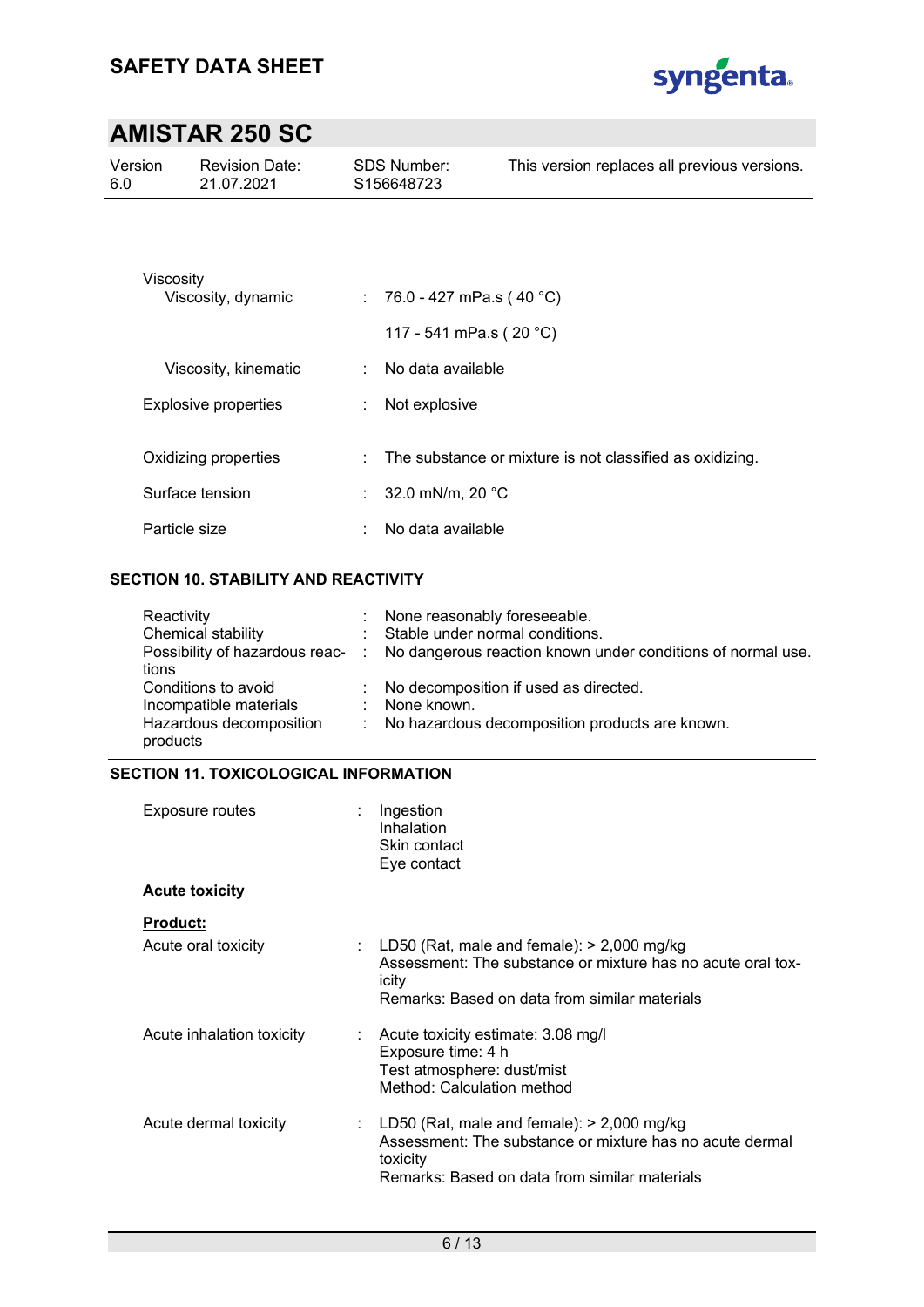

| Version<br>6.0  | <b>Revision Date:</b><br>21.07.2021 |   | <b>SDS Number:</b><br>S156648723                                                                                     | This version replaces all previous versions.                                      |
|-----------------|-------------------------------------|---|----------------------------------------------------------------------------------------------------------------------|-----------------------------------------------------------------------------------|
|                 |                                     |   |                                                                                                                      |                                                                                   |
|                 | <b>Components:</b>                  |   |                                                                                                                      |                                                                                   |
|                 | azoxystrobin (ISO):                 |   |                                                                                                                      |                                                                                   |
|                 | Acute oral toxicity                 | ÷ |                                                                                                                      | LD50 (Rat, male and female): > 5,000 mg/kg                                        |
|                 |                                     |   |                                                                                                                      |                                                                                   |
|                 | Acute inhalation toxicity           |   | Exposure time: 4 h                                                                                                   | LC50 (Rat, female): 0.7 mg/l<br>Test atmosphere: dust/mist                        |
|                 | Acute dermal toxicity               | ÷ | LD50 (Rat, male and female): $>$ 2,000 mg/kg<br>Assessment: The substance or mixture has no acute dermal<br>toxicity |                                                                                   |
|                 | C16-18 alcohols, ethoxylated:       |   |                                                                                                                      |                                                                                   |
|                 | Acute oral toxicity                 |   | single ingestion.                                                                                                    | Assessment: The component/mixture is moderately toxic after                       |
|                 | <b>Skin corrosion/irritation</b>    |   |                                                                                                                      |                                                                                   |
| <b>Product:</b> |                                     |   |                                                                                                                      |                                                                                   |
| Species         |                                     |   | Rabbit                                                                                                               |                                                                                   |
| Result          |                                     |   | No skin irritation                                                                                                   |                                                                                   |
| Remarks         |                                     |   |                                                                                                                      | Based on data from similar materials                                              |
|                 | Components:                         |   |                                                                                                                      |                                                                                   |
|                 | azoxystrobin (ISO):                 |   |                                                                                                                      |                                                                                   |
| Species         |                                     |   | Rabbit                                                                                                               |                                                                                   |
| Result          |                                     |   | No skin irritation                                                                                                   |                                                                                   |
|                 | lenesulfonic acid, sodium salt:     |   |                                                                                                                      | naphthalenesulfonic acid, dimethyl-, polymer with formaldehyde and methylnaphtha- |
| Species         |                                     |   | Rabbit                                                                                                               |                                                                                   |
| Result          |                                     |   | Irritating to skin.                                                                                                  |                                                                                   |
|                 | Serious eye damage/eye irritation   |   |                                                                                                                      |                                                                                   |
| <b>Product:</b> |                                     |   |                                                                                                                      |                                                                                   |
| Species         |                                     |   | Rabbit                                                                                                               |                                                                                   |
| Result          |                                     |   | No eye irritation                                                                                                    |                                                                                   |
| Remarks         |                                     |   |                                                                                                                      | Based on data from similar materials                                              |
|                 | Components:                         |   |                                                                                                                      |                                                                                   |
|                 | azoxystrobin (ISO):                 |   |                                                                                                                      |                                                                                   |
| Species         |                                     |   | Rabbit                                                                                                               |                                                                                   |
| Result          |                                     |   | No eye irritation                                                                                                    |                                                                                   |
|                 |                                     |   |                                                                                                                      |                                                                                   |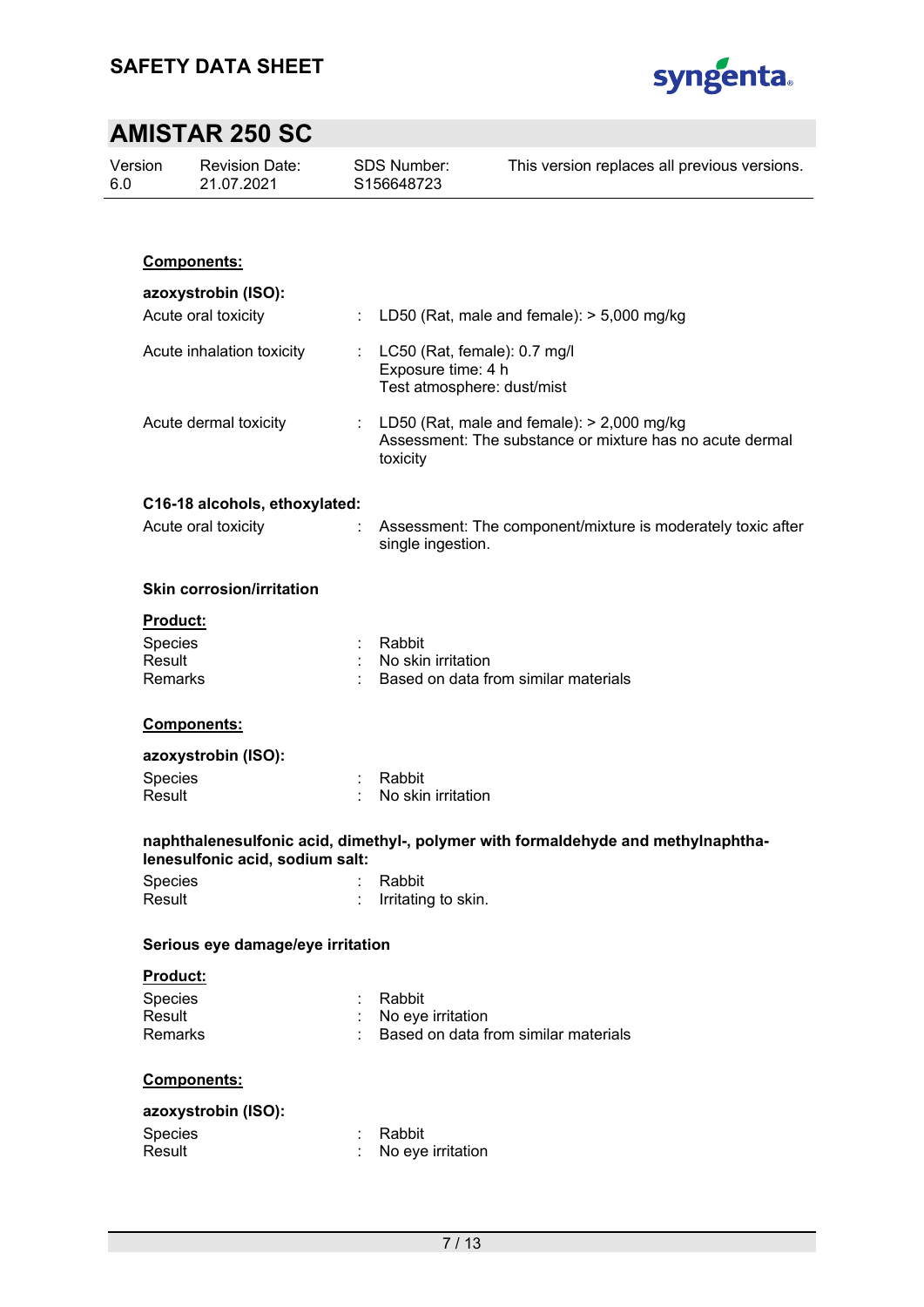

| Version<br>6.0    | <b>Revision Date:</b><br>21.07.2021                       |                             | <b>SDS Number:</b><br>S156648723 | This version replaces all previous versions.                                               |
|-------------------|-----------------------------------------------------------|-----------------------------|----------------------------------|--------------------------------------------------------------------------------------------|
|                   |                                                           |                             |                                  |                                                                                            |
|                   | C16-18 alcohols, ethoxylated:                             |                             |                                  |                                                                                            |
| Result            |                                                           | ÷                           |                                  | Irreversible effects on the eye                                                            |
|                   | lenesulfonic acid, sodium salt:                           |                             |                                  | naphthalenesulfonic acid, dimethyl-, polymer with formaldehyde and methylnaphtha-          |
| Species           |                                                           |                             | Rabbit                           |                                                                                            |
| Result            |                                                           |                             |                                  | Irritation to eyes, reversing within 21 days                                               |
|                   | Respiratory or skin sensitisation                         |                             |                                  |                                                                                            |
| <b>Product:</b>   |                                                           |                             |                                  |                                                                                            |
| Species           |                                                           |                             | Guinea pig                       |                                                                                            |
| Result<br>Remarks |                                                           |                             |                                  | Did not cause sensitisation on laboratory animals.<br>Based on data from similar materials |
|                   |                                                           |                             |                                  |                                                                                            |
|                   | Components:                                               |                             |                                  |                                                                                            |
|                   | azoxystrobin (ISO):                                       |                             |                                  |                                                                                            |
| Species<br>Result |                                                           |                             | Guinea pig                       | Did not cause sensitisation on laboratory animals.                                         |
|                   |                                                           |                             |                                  |                                                                                            |
|                   | <b>Chronic toxicity</b>                                   |                             |                                  |                                                                                            |
|                   | <b>Germ cell mutagenicity</b>                             |                             |                                  |                                                                                            |
|                   | Components:                                               |                             |                                  |                                                                                            |
|                   | azoxystrobin (ISO):                                       |                             |                                  |                                                                                            |
|                   | Germ cell mutagenicity -                                  | $\mathbb{Z}^{\mathbb{Z}^n}$ |                                  | Animal testing did not show any mutagenic effects.                                         |
|                   | Assessment                                                |                             |                                  |                                                                                            |
|                   | Carcinogenicity                                           |                             |                                  |                                                                                            |
|                   | <b>Components:</b>                                        |                             |                                  |                                                                                            |
|                   | azoxystrobin (ISO):                                       |                             |                                  |                                                                                            |
| ment              | Carcinogenicity - Assess-                                 | $\mathcal{I}^{\mathcal{I}}$ |                                  | No evidence of carcinogenicity in animal studies.                                          |
|                   | <b>Reproductive toxicity</b>                              |                             |                                  |                                                                                            |
|                   | Components:                                               |                             |                                  |                                                                                            |
|                   | azoxystrobin (ISO):                                       |                             |                                  |                                                                                            |
| sessment          | Reproductive toxicity - As- : No toxicity to reproduction |                             |                                  |                                                                                            |
|                   | <b>Repeated dose toxicity</b>                             |                             |                                  |                                                                                            |
|                   | Components:                                               |                             |                                  |                                                                                            |
|                   | azoxystrobin (ISO):                                       |                             |                                  |                                                                                            |
| Remarks           |                                                           |                             |                                  | No adverse effect has been observed in chronic toxicity tests.                             |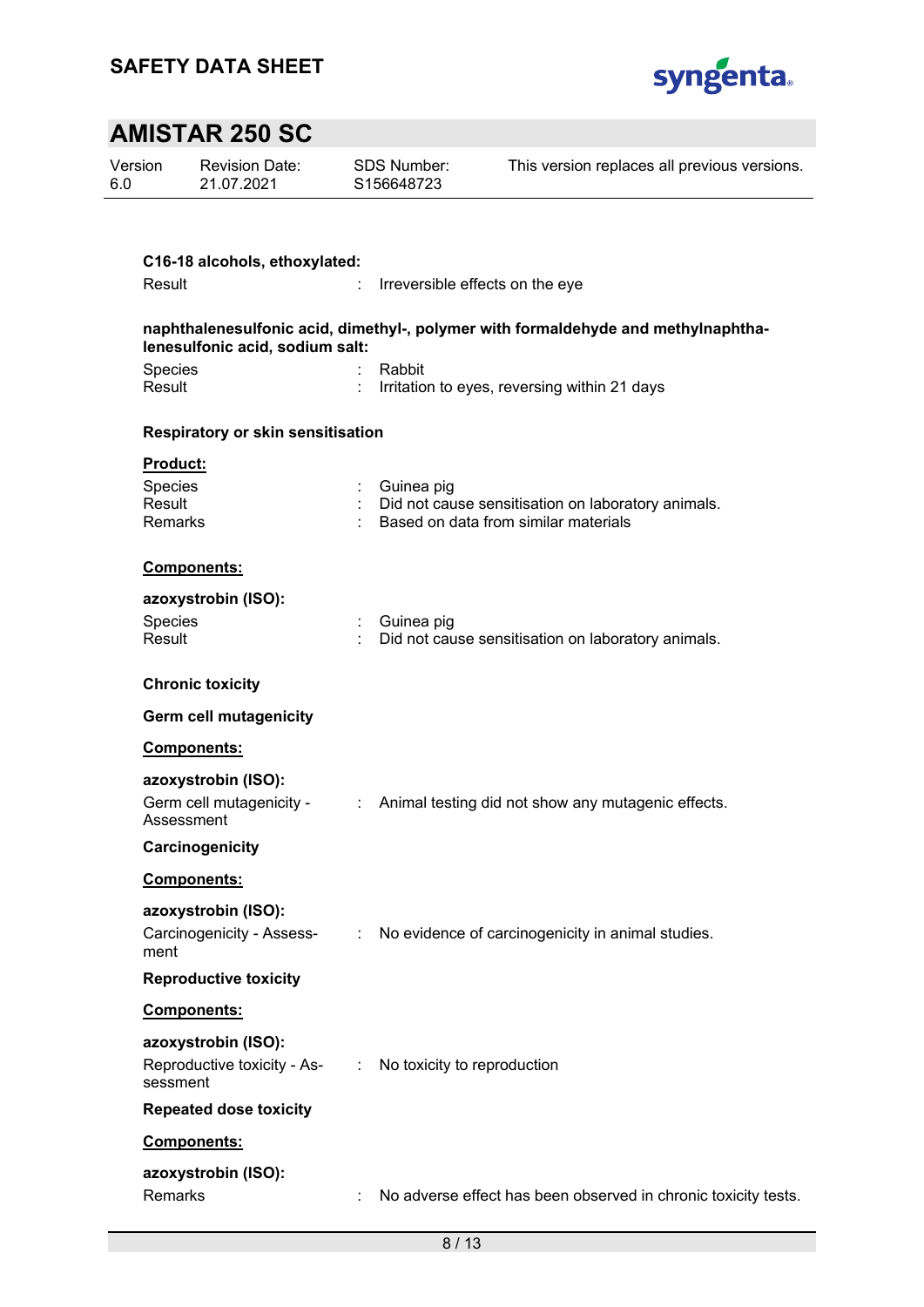

Version 6.0

Revision Date: 21.07.2021

SDS Number: S156648723

This version replaces all previous versions.

### **SECTION 12. ECOLOGICAL INFORMATION**

| <b>Ecotoxicity</b>                                       |   |                                                                                                                                                                           |
|----------------------------------------------------------|---|---------------------------------------------------------------------------------------------------------------------------------------------------------------------------|
| Product:<br>Toxicity to fish                             |   | : LC50 (Oncorhynchus mykiss (rainbow trout)): 1.3 mg/l<br>Exposure time: 96 h                                                                                             |
|                                                          |   | Remarks: Based on data from similar materials                                                                                                                             |
| aquatic invertebrates                                    |   | Toxicity to daphnia and other : EC50 (Daphnia magna (Water flea)): 0.83 mg/l<br>Exposure time: 48 h<br>Remarks: Based on data from similar materials                      |
| Toxicity to algae/aquatic<br>plants                      |   | ErC50 (Raphidocelis subcapitata (freshwater green alga)): 2.2<br>mg/l<br>Exposure time: 72 h<br>Remarks: Based on data from similar materials                             |
|                                                          |   | NOEC (Raphidocelis subcapitata (freshwater green alga)):<br>$0.13$ mg/l<br>End point: Growth rate<br>Exposure time: 72 h<br>Remarks: Based on data from similar materials |
| <b>Components:</b>                                       |   |                                                                                                                                                                           |
| azoxystrobin (ISO):                                      |   |                                                                                                                                                                           |
| Toxicity to fish                                         |   | LC50 (Oncorhynchus mykiss (rainbow trout)): 0.47 mg/l<br>Exposure time: 96 h                                                                                              |
| Toxicity to daphnia and other :<br>aquatic invertebrates |   | EC50 (Americamysis): 0.055 mg/l<br>Exposure time: 96 h                                                                                                                    |
| Toxicity to algae/aquatic<br>plants                      | ÷ | ErC50 (Raphidocelis subcapitata (freshwater green alga)): 2<br>mg/l<br>Exposure time: 96 h                                                                                |
|                                                          |   | NOEC (Raphidocelis subcapitata (freshwater green alga)):<br>0.038 mg/l<br>End point: Growth rate<br>Exposure time: 96 h                                                   |
|                                                          |   | ErC50 (Navicula pelliculosa (Freshwater diatom)): 0.301 mg/l<br>Exposure time: 96 h                                                                                       |
| M-Factor (Acute aquatic tox-                             | ÷ | 10                                                                                                                                                                        |
| icity)<br>Toxicity to fish (Chronic tox-<br>icity)       |   | NOEC (Oncorhynchus mykiss (rainbow trout)): 0.16 mg/l<br>Exposure time: 28 d                                                                                              |
|                                                          |   | NOEC (Pimephales promelas (fathead minnow)): 0.147 mg/l                                                                                                                   |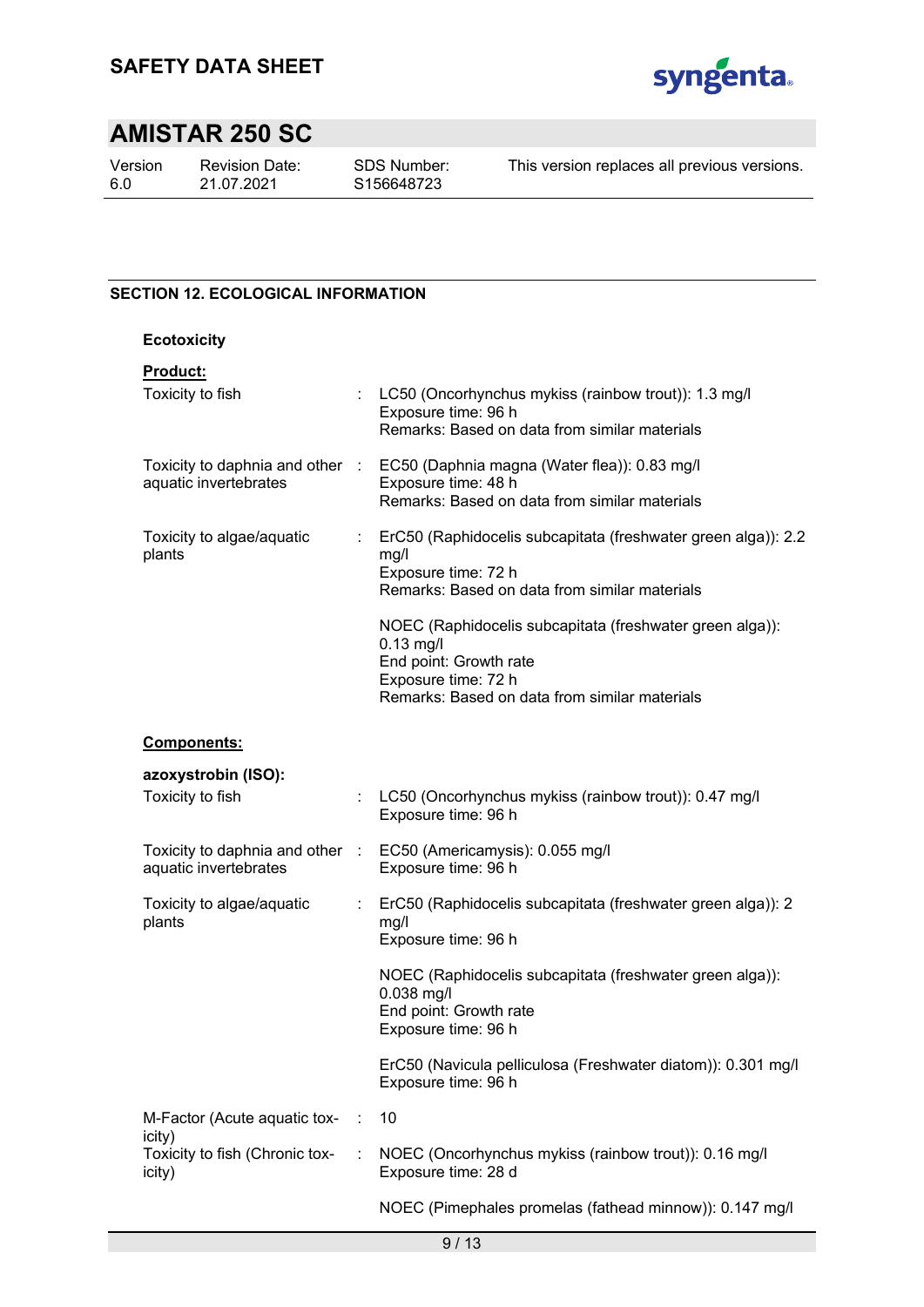

| Version<br>6.0 | <b>Revision Date:</b><br>21.07.2021                            |   | SDS Number:<br>S156648723                                     | This version replaces all previous versions.                                                                                                                                        |
|----------------|----------------------------------------------------------------|---|---------------------------------------------------------------|-------------------------------------------------------------------------------------------------------------------------------------------------------------------------------------|
|                |                                                                |   |                                                               |                                                                                                                                                                                     |
|                |                                                                |   | Exposure time: 33 d                                           |                                                                                                                                                                                     |
|                | Toxicity to daphnia and other<br>aquatic invertebrates (Chron- |   | Exposure time: 21 d                                           | NOEC (Daphnia magna (Water flea)): 0.044 mg/l                                                                                                                                       |
|                | ic toxicity)                                                   |   | Exposure time: 28 d                                           | NOEC (Americamysis): 0.0095 mg/l                                                                                                                                                    |
|                | M-Factor (Chronic aquatic                                      | ÷ | 10                                                            |                                                                                                                                                                                     |
|                | toxicity)<br>Toxicity to microorganisms                        | ÷ | Exposure time: 6 h                                            | IC50 (Pseudomonas putida): > 3.2 mg/l                                                                                                                                               |
|                | <b>Persistence and degradability</b>                           |   |                                                               |                                                                                                                                                                                     |
|                | Components:                                                    |   |                                                               |                                                                                                                                                                                     |
|                | azoxystrobin (ISO):                                            |   |                                                               |                                                                                                                                                                                     |
|                | Biodegradability                                               | ÷ | Result: Not readily biodegradable.                            |                                                                                                                                                                                     |
|                | Stability in water                                             |   | Degradation half life: 214 d                                  | Remarks: The substance is stable in water.                                                                                                                                          |
|                | <b>Bioaccumulative potential</b>                               |   |                                                               |                                                                                                                                                                                     |
|                | <b>Components:</b>                                             |   |                                                               |                                                                                                                                                                                     |
|                | azoxystrobin (ISO):                                            |   |                                                               |                                                                                                                                                                                     |
|                | Bioaccumulation                                                |   | Remarks: Does not bioaccumulate.                              |                                                                                                                                                                                     |
|                | <b>Mobility in soil</b>                                        |   |                                                               |                                                                                                                                                                                     |
|                | <b>Components:</b>                                             |   |                                                               |                                                                                                                                                                                     |
|                | azoxystrobin (ISO):                                            |   |                                                               |                                                                                                                                                                                     |
|                | Distribution among environ-                                    |   |                                                               | Remarks: Azoxystrobin has low to very high mobility in soil.                                                                                                                        |
|                | mental compartments<br>Stability in soil                       |   | Dissipation time: 80 d<br>Remarks: Product is not persistent. | Percentage dissipation: 50 % (DT50)                                                                                                                                                 |
|                | <b>Other adverse effects</b>                                   |   |                                                               |                                                                                                                                                                                     |
|                | Components:                                                    |   |                                                               |                                                                                                                                                                                     |
|                | azoxystrobin (ISO):                                            |   |                                                               |                                                                                                                                                                                     |
|                | Results of PBT and vPvB<br>assessment                          |   |                                                               | This substance is not considered to be persistent, bioaccumu-<br>lating and toxic (PBT). This substance is not considered to be<br>very persistent and very bioaccumulating (vPvB). |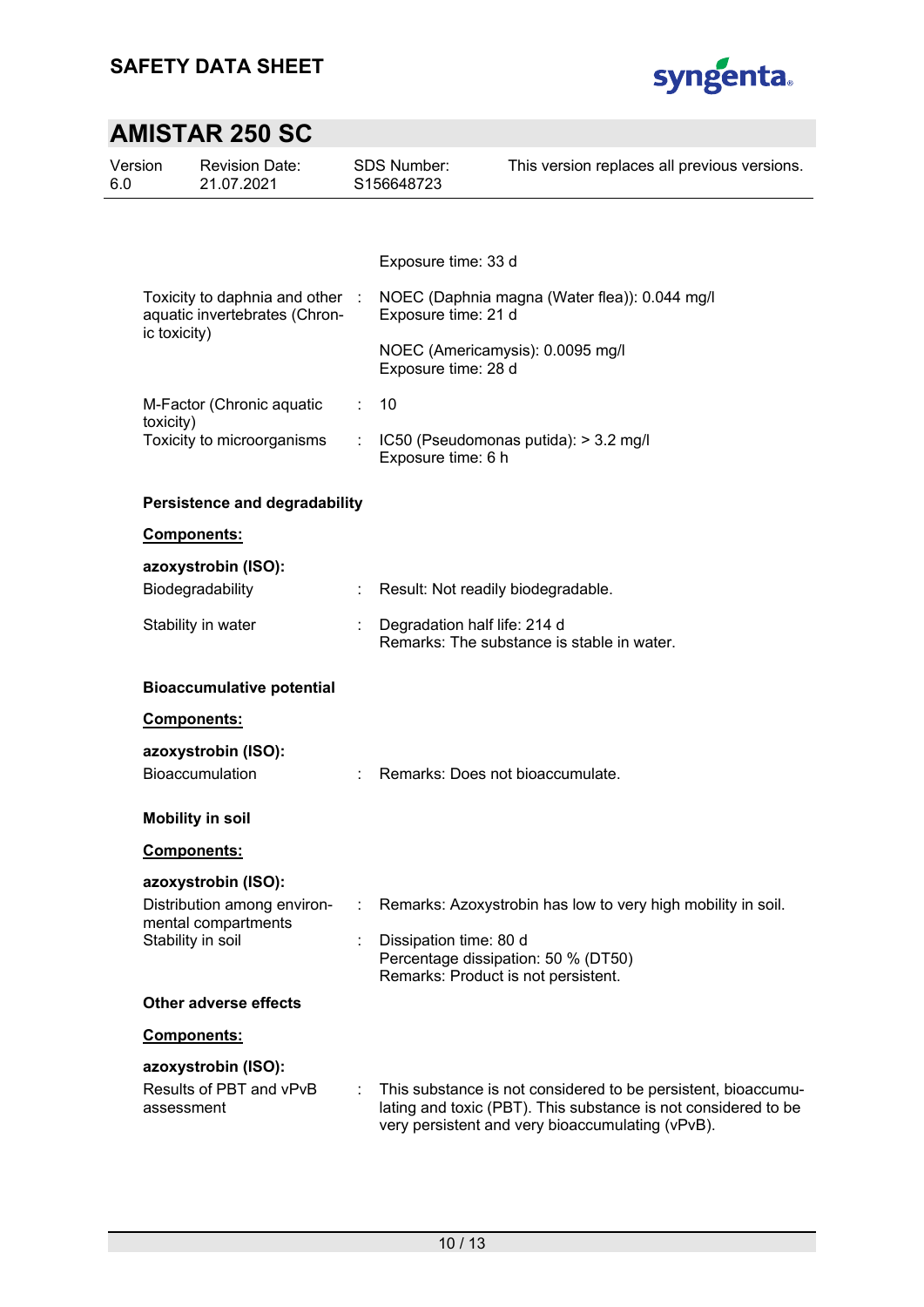

Version 6.0

Revision Date: 21.07.2021

SDS Number: S156648723

This version replaces all previous versions.

### **SECTION 13. DISPOSAL CONSIDERATIONS**

| <b>Disposal methods</b> |                                                                                                                                                                                                                                                                                                                                                  |
|-------------------------|--------------------------------------------------------------------------------------------------------------------------------------------------------------------------------------------------------------------------------------------------------------------------------------------------------------------------------------------------|
| Waste from residues     | Do not contaminate ponds, waterways or ditches with chemi-<br>cal or used container.<br>Do not dispose of waste into sewer.<br>Where possible recycling is preferred to disposal or incinera-<br>tion.<br>If recycling is not practicable, dispose of in compliance with                                                                         |
|                         | local regulations.                                                                                                                                                                                                                                                                                                                               |
| Contaminated packaging  | Non-returnable containers:                                                                                                                                                                                                                                                                                                                       |
|                         | Triple rinse containers.                                                                                                                                                                                                                                                                                                                         |
|                         | Add rinsings to spray tank                                                                                                                                                                                                                                                                                                                       |
|                         | If recycling, replace cap and return clean containers to recy-<br>cler or designated collection point. Containers marked with the<br>drumMUSTER container logo can be taken to a drumMUS-<br>TER collection site (02 6206 6868, www.drummuster.org.au).<br>Empty containers can be landfilled, when in accordance with<br>the local regulations. |
|                         | If no landfill is available, bury the containers below 500 mm in<br>a disposal pit specifically marked and set up for this purpose                                                                                                                                                                                                               |
|                         | clear of waterways, desirable vegetation and tree roots. Empty<br>containers and product should not be burnt.                                                                                                                                                                                                                                    |
|                         | Returnable containers:                                                                                                                                                                                                                                                                                                                           |
|                         | Empty contents fully into application equipment. Close all<br>valves and return to point of supply for refill or storage.                                                                                                                                                                                                                        |

## **SECTION 14. TRANSPORT INFORMATION**

#### **International Regulations**

| ÷.     | <b>UN 3082</b>                                                             |
|--------|----------------------------------------------------------------------------|
|        | : ENVIRONMENTALLY HAZARDOUS SUBSTANCE, LIQUID,<br>N.O.S.<br>(AZOXYSTROBIN) |
| $\sim$ | 9                                                                          |
|        | : III                                                                      |
|        | 9                                                                          |
|        |                                                                            |
|        | <b>UN 3082</b>                                                             |
|        | Environmentally hazardous substance, liquid, n.o.s.<br>(AZOXYSTROBIN)      |
|        | 9                                                                          |
|        | : III                                                                      |
|        | Miscellaneous                                                              |
|        | 964                                                                        |
|        | 964                                                                        |
|        | yes                                                                        |
|        |                                                                            |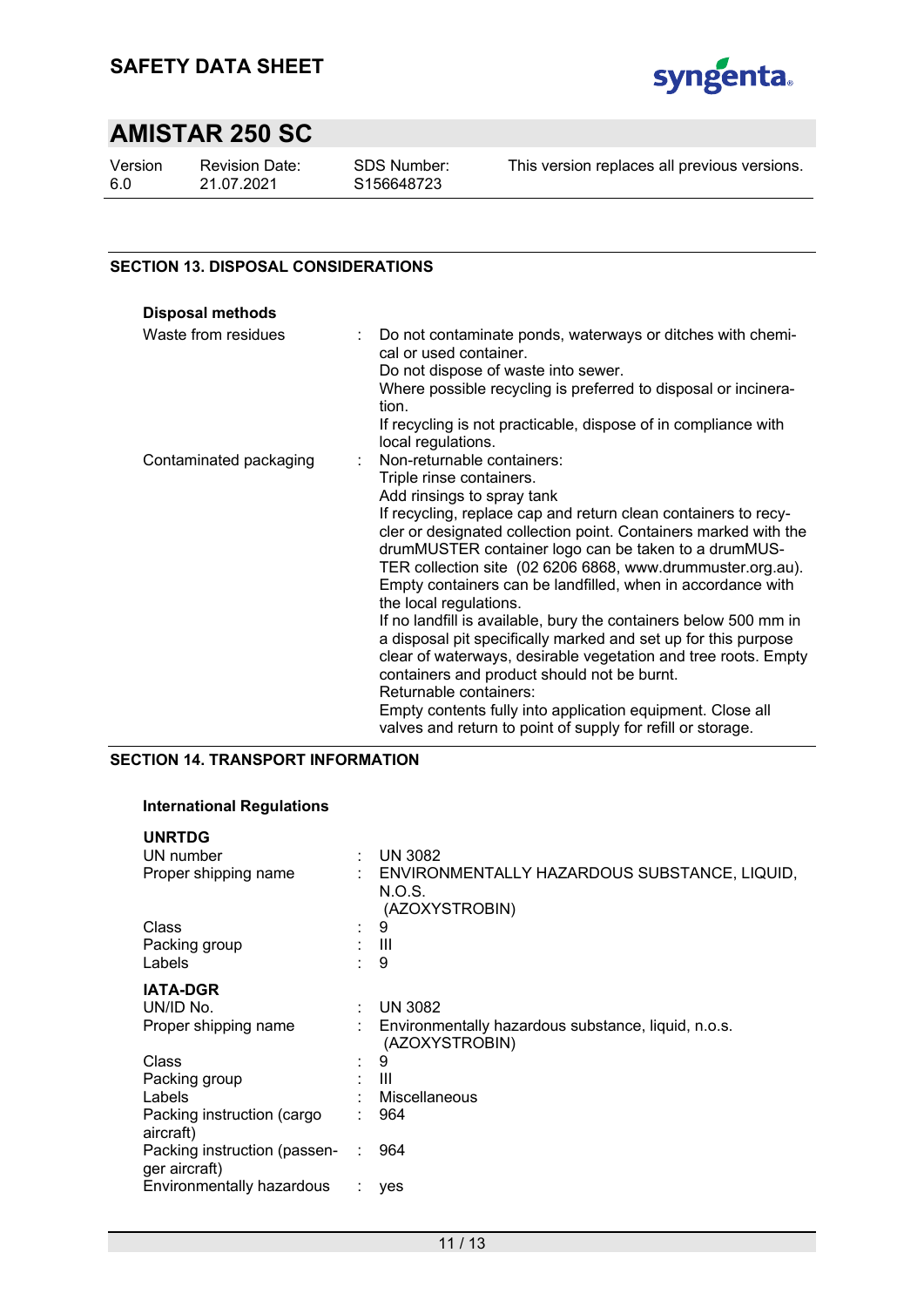

| Version | <b>Revision Date:</b> | <b>SDS Number:</b> | This version replaces all previous versions. |
|---------|-----------------------|--------------------|----------------------------------------------|
| 6.0     | 21.07.2021            | S156648723         |                                              |
|         |                       |                    |                                              |

## **IMDG-Code**

| UN number            |              | <b>UN 3082</b>                                                           |
|----------------------|--------------|--------------------------------------------------------------------------|
| Proper shipping name |              | ENVIRONMENTALLY HAZARDOUS SUBSTANCE, LIQUID,<br>N.O.S.<br>(AZOXYSTROBIN) |
| Class                | ÷.           | -9                                                                       |
| Packing group        |              | Ш                                                                        |
| Labels               |              | 9                                                                        |
| EmS Code             | <b>Allen</b> | $F-A, S-F$                                                               |
| Marine pollutant     |              | yes                                                                      |

### **Transport in bulk according to Annex II of MARPOL 73/78 and the IBC Code**

Not applicable for product as supplied.

### **National Regulations**

| <b>ADG</b>           |                                                               |
|----------------------|---------------------------------------------------------------|
| UN number            | <b>UN 3082</b>                                                |
| Proper shipping name | ENVIRONMENTALLY HAZARDOUS SUBSTANCE, LIQUID,                  |
|                      | N.O.S.                                                        |
|                      | (AZOXYSTROBIN)                                                |
| Class                | 9                                                             |
| Packing group        | Ш                                                             |
| Labels               | 9                                                             |
| Hazchem Code         | $\cdot 3Z$                                                    |
| Remarks              | Environmentally Hazardous Substances meeting the descrip-     |
|                      | tions of UN 3077 or UN 3082 are not subject to the Australian |
|                      | Code for the Transport of Dangerous Goods (ADG). This ap-     |
|                      | plies when transported by road or rail in packagings that do  |
|                      | not incorporate a receptacle exceeding 500 kg(L) or IBCs per  |
|                      | ADG Special Provision AU01.                                   |

### **Special precautions for user**

The transport classification(s) provided herein are for informational purposes only, and solely based upon the properties of the unpackaged material as it is described within this Safety Data Sheet. Transportation classifications may vary by mode of transportation, package sizes, and variations in regional or country regulations.

### **SECTION 15. REGULATORY INFORMATION**

#### **Safety, health and environmental regulations/legislation specific for the substance or mixture**  Standard for the Uniform : Schedule 5

| Scheduling of Medicines and<br><b>Poisons</b> |    |                                                                                                               |
|-----------------------------------------------|----|---------------------------------------------------------------------------------------------------------------|
| <b>Prohibition/Licensing Requirements</b>     |    | methanol<br>Refer to model WHS Act and Regu-<br>lations for prohibition, authorisation<br>and restricted use. |
| <b>Product Registration Number</b>            | t. | APVMA Approval No. 58340                                                                                      |